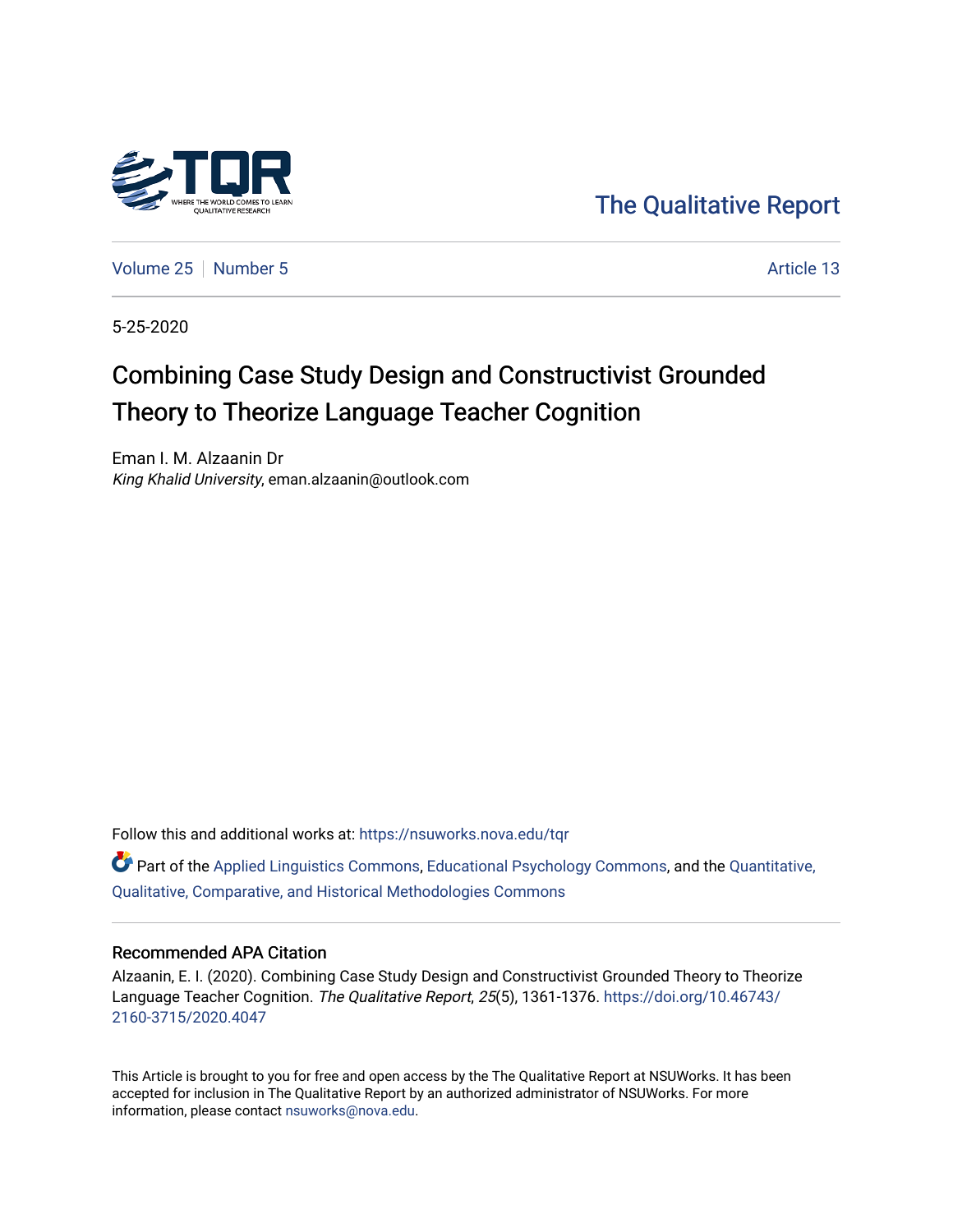# **Qualitative Research Graduate Certificate** Indulge in Culture Exclusively Online . 18 Credits **LEARN MORE**

# Combining Case Study Design and Constructivist Grounded Theory to Theorize Language Teacher Cognition

# Abstract

Although second language (L2) teacher cognition has been a sustained area of research in the field of L2 teacher education for the last three decades, designing an appropriate methodology to investigate teacher cognition is still a key challenge due to the unobservable nature of cognition. Teacher cognition is defined as "what teachers know, believe, and think" (Borg, 2003, p. 81). This article seeks to enable researchers who are interested in exploring L2 teacher cognition to design qualitative multiple case study research and to use constructivist grounded theory to data analysis to build theoretical models that capture L2 teachers' cognitions. I discuss the rationale for the proposed design and outline the processes of data collection, three stages of data analysis, and the processes of constructivist grounded theory conceptualization. I provide examples and draw on my own experience of investigating and mapping out some of the intricate connections between the cognitions and the classroom practices of twelve English as a foreign language (EFL) writing teachers, on the one hand, and consider how their cognitions and pedagogical practices interplay with the ecological contexts where they teach, on the other hand. I highlight the flexibility of the proposed design to enable researchers to build models that effectively capture language teacher cognition and explain their pedagogical practices. In doing so, this article also provides a valuable contribution to the discussion of the research methods which have been used to examine L2 teacher cognition.

# Keywords

Language Teacher Cognition, Qualitative Methods, Multiple-Case Study, Constructivist Grounded Theory, L2 Writing Instruction

# Creative Commons License



This work is licensed under a [Creative Commons Attribution-Noncommercial-Share Alike 4.0 International](https://creativecommons.org/licenses/by-nc-sa/4.0/)  [License](https://creativecommons.org/licenses/by-nc-sa/4.0/).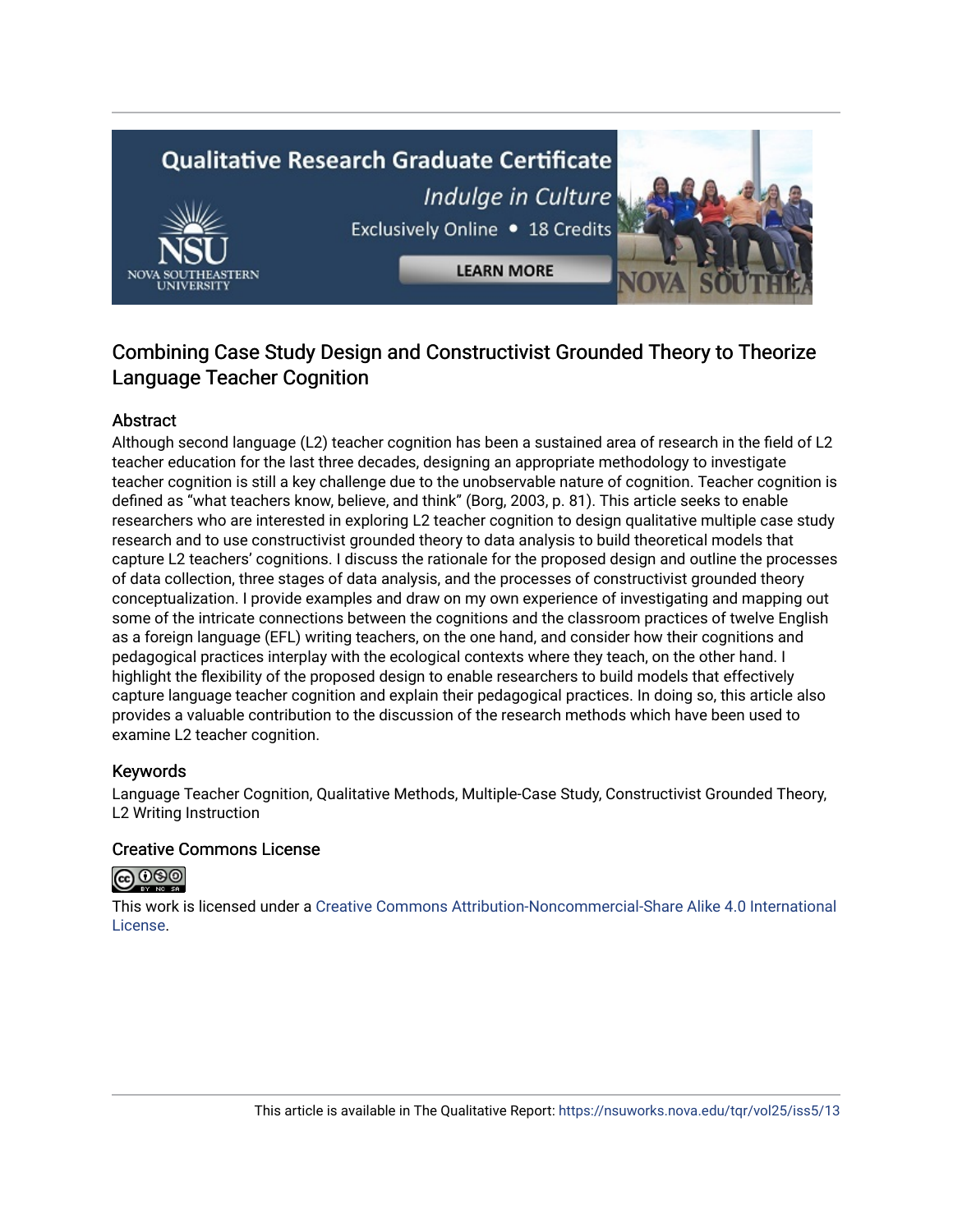

# **Combining Case Study Design and Constructivist Grounded Theory to Theorize Language Teacher Cognition**

Eman I. M. Alzaanin King Khalid University, Abha, Saudi Arabia

*Although second language (L2) teacher cognition has been a sustained area of research in the field of L2 teacher education for the last three decades, designing an appropriate methodology to investigate teacher cognition is still a key challenge due to the unobservable nature of cognition. Teacher cognition is defined as "what teachers know, believe, and think" (Borg, 2003, p. 81). This article seeks to enable researchers who are interested in exploring L2 teacher cognition to design qualitative multiple case study research and to use constructivist grounded theory to data analysis to build theoretical models that capture L2 teachers' cognitions. I discuss the rationale for the proposed design and outline the processes of data collection, three stages of data analysis, and the processes of constructivist grounded theory conceptualization. I provide examples and draw on my own experience of investigating and mapping out some of the intricate connections between the cognitions and the classroom practices of twelve English as a foreign language (EFL) writing teachers, on the one hand, and consider how their cognitions and pedagogical practices interplay with the ecological contexts where they teach, on the other hand. I highlight the flexibility of the proposed design to enable researchers to build models that effectively capture language teacher cognition and explain their pedagogical practices. In doing so, this article also provides a valuable contribution to the discussion of the research methods which have been used to examine L2 teacher cognition. Keywords: Language Teacher Cognition, Qualitative Methods, Multiple-Case Study, Constructivist Grounded Theory, L2 Writing Instruction*

# **Introduction**

Second Language (L2) teacher education research has shown that teachers' cognitions have a significant impact on the way they teach in the classroom (Borg, 2006; Flores, 2005; Phipps & Borg, 2009). To understand how teachers teach, it is necessary to understand their cognitions because these lie at the heart of what they do. Teacher cognition is defined as "teachers' beliefs, knowledge, theories, attitudes, images, assumptions, metaphors, conceptions, perspectives about teaching, teachers, learning, students, subject matter, curricula, materials, instructional activities, (and) self" (Borg, 2006, p. 41). Studies of teacher cognition have "helped capture the complexities of who teachers are, what they know and believe, how they learn to teach, and how they carry out their work in diverse contexts throughout their careers" (Johnson, 2006, p. 236). From a methodological perspective, the challenges have been for L2 teacher researchers to find appropriate methods of exploring and analyzing cognitions because cognitions are not directly observable (Borg, 2006). This article provides theoretical and practical guidance to enable researchers to design qualitative multiple case study research and to use constructivist grounded theory to data analysis to generate theoretical models from the data, in order to capture L2 teachers' cognitions. I attempt to achieve this purpose by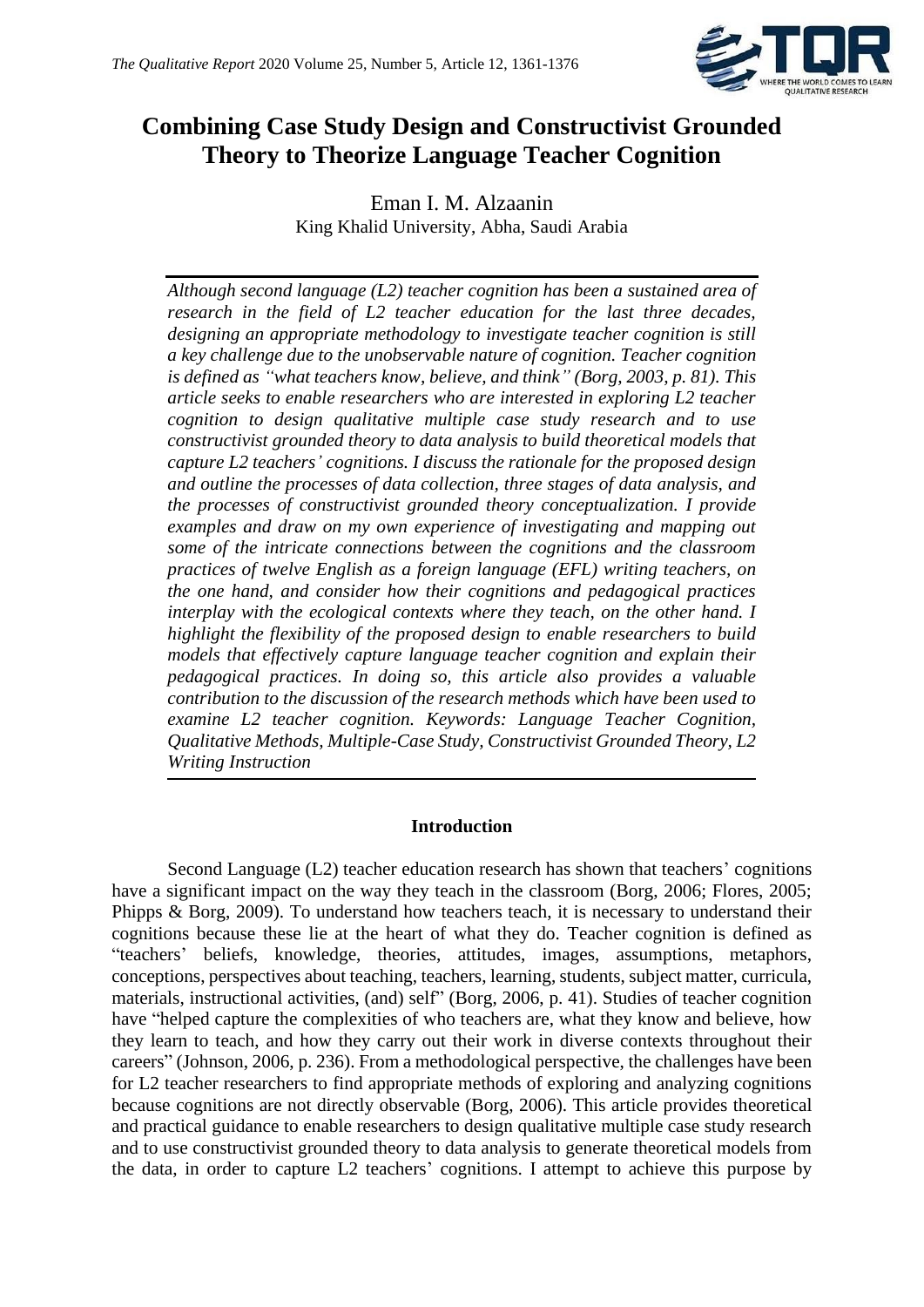drawing on my experience of investigating and mapping out some of the intricate connections between the cognitions and the pedagogical practices of twelve L2 writing instructors teaching in Palestinian universities, on the one hand, and consider how their cognitions and pedagogical practices interplay with the ecological contexts where they teach, on the other hand. The article is structured as follows: First, I explain the rationale for using a qualitative multiple case research situated within the constructivist paradigm to investigate language teacher cognition. Second, I discuss why researchers adopting the proposed design need to reflect on their positioning within their research. Third, I report on the procedures appropriate to gain access to the research site, recruit appropriate participants and collect data through interviews, observations and document reviews. I then describe how the main principles of constructivist grounded theory can inform data analysis in L2 teacher cognition research through the use of initial and focus coding, constant comparison method, memo writing, diagramming and memo sorting. Finally, I outline the criteria to evaluate and maintain the trustworthiness of the qualitative research in L2 language teacher cognition research, and thus its findings.

#### **Why a Qualitative Multiple Case Methodology Within a Constructivist Paradigm?**

After exploring a wide range of qualitative research methodologies, I believe L2 teacher cognition research is most appropriately conducted within the constructivist paradigm, because a constructivist approach is best suited to capture the richness and diversity of teachers' cognitions and their classroom practices. The constructivist paradigm regards knowledge as a "human construction," that recognizes "multiple realities," and sees the research as a process through which the "researcher and the participant co-construct understandings" (Hatch, 2002, p. 13). The aim of the constructivist research is to understand phenomena through the meanings people assign to them. The researcher(s) also participates in constructing meaning: "their interpretation of the studied phenomenon is itself a construction" (Charmaz, 2006, p. 187). This collaboration between the inquirer and the informants is a pathway to generating candid accounts (Creswell & Miller, 2000). In L2 teachers' cognitions research, this shared pattern permits the co-construction of meaning by researchers and their participants, which informs a comprehensive model that encapsulates the interplay between cognitions, pedagogical practices, and contextual factors in the L2 classroom

Researchers adopting the constructivist paradigm tend to employ qualitative research methodologies to investigate, interpret and describe social realities (Cohen, Manion, & Morrison, 2007). Creswell (2007) comments that qualitative researchers try to develop a complex picture of the problem or issue under study by reporting many perspectives, identifying many factors, and sketching the larger picture that emerges. The approach is primarily inductive, pulling detailed pieces of information from a few cases to paint an overall picture of a context or phenomenon (Hatch, 2002). The goal of qualitative research is to rely as much as possible on the participants' views of the topic being studied. This goal is aligned with the aims of language teacher cognition research, which aims to discover what teachers believe about teaching and learning language and how and to what extent they translate these cognitions into classroom practices. The purpose is to capture the perspectives of the participants not those of the researcher or the literature.

In my study, the perspectives were varied, multiple and led me to look for a complexity of views that depicts the reality of teaching writing in Palestinian universities. I did not begin with a theory or pattern of meanings. I relied as much as possible on the participants' expression of the views and perspectives of their hidden cognitions and L2 writing teaching experiences.

In adopting a qualitative research approach, a suitable qualitative strategy of inquiry needs to be chosen. The selected strategy will shape the types of questions asked, the form of data collected, and the steps of how data are analysed (Creswell, 2009). Strauss (1987)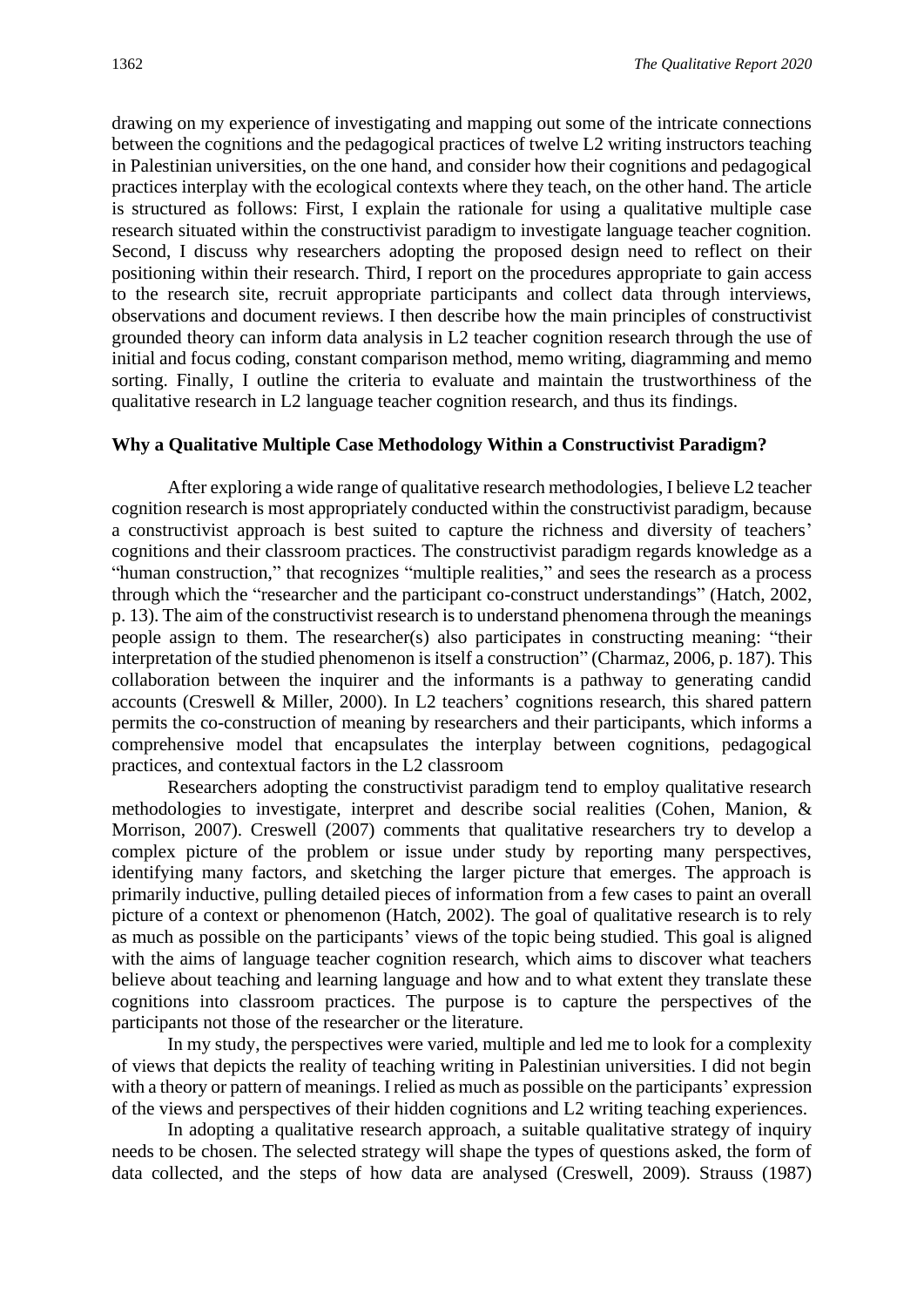recommend combining case studies and grounded theory when the researcher aim is to develop theoretical models grounded on the data. To promote a constructivist perspective, researchers can draw predominantly from case study design (Merriam, 1998; Stake, 2006; Yin, 2003) and constructivist grounded theory approach to data analysis (Charmaz, 2006). Merriam (1998) notes, "A case study design is employed to gain an in-depth understanding of the situation and meaning for those involved" (p. 19). This is done in part to be able to create a thick description to convey what the reader would have experienced if he or she had been present. A case is "a specific ... complex, functioning thing" (Stake, 1995, p. 2), such as an individual, a program or an event.

A multiple case study approach was most appropriate for my study of teachers' cognitions for the following reasons. First, a multiple, or collective case study design helped me research the cognitions of twelve L2 writing teachers to gain a broader understanding of the teaching of L2 writing in Palestinian universities. Investigating multiple case studies enabled me to compare and contrast the cognitions and pedagogical practices of the cases to sort them into three clusters based on their classroom teaching approach of L2 writing, to facilitate my analysis and interpretation of the findings, and to build up an emerging theoretical model of L2 writing instruction. When more than one case is studied, the researcher can seek out the multiple perspectives of those involved and conduct cross-case analyses for comparison purposes. Thus, multiple case studies are often considered rigorous and robust. Thus, this approach is well-suited to uncover the hidden cognitions of language teachers and to investigate their classroom practices.

My analysis of multiple cases strived to respect the integrity of each case and sought commonalities as well as differences across cases (Stake, 2005). My research involved the indepth analysis of twelve individual cases, followed by a cross-case analysis that allowed for the examination of similar or different relationships across case elements. Therefore, data gathered about an individual teacher were collated and analysed as an individual case and then compared and contrasted with those of the cases of the other teachers. I additionally used a multiple case design to protect the identity of the participating teachers. Such an approach enabled the identity of each case member to remain protected, while still drawing on individual data to support the emergent model. I decided that this would be the safest way ethically to report the findings of the study. Thus, the use of the multiple case studies for data collection and organization and the constructivist grounded theory to data analysis is congruent with the constructivist research paradigm. This design facilitated the development of findings across all cases and the synthesis of these findings into a comprehensive theoretical model which uncovers the L2 writing teachers' cognitions and pedagogical practices instead of forcing or fitting the findings into an already existing model.

#### **Why Reflect on the Researcher's Positioning?**

As discussed above, situating L2 teacher cognition research within the constructivist paradigm enables the researcher(s) and participants to co-construct experiences and meanings about the phenomenon under investigation. Thus, the role of the researcher(s) in the coconstruction of meanings in constructivist research requires that researchers conduct research in a reflective and transparent process (Mills, Bonner, & Francis, 2006). Reflection recognises that the researcher is the primary instrument of data collection and analysis (Creswell, 2009). Acknowledging one's background, professional identity, familiarity with the context, and biases should be part of the research process (Mason, 2002). In conducting my study, developing reflexivity raised my awareness of the personal and professional biases I might have brought into the research. Smith (2008) stresses that "when one is researching one's own context, it is important to acknowledge the perspective one brings; however, the goal is not to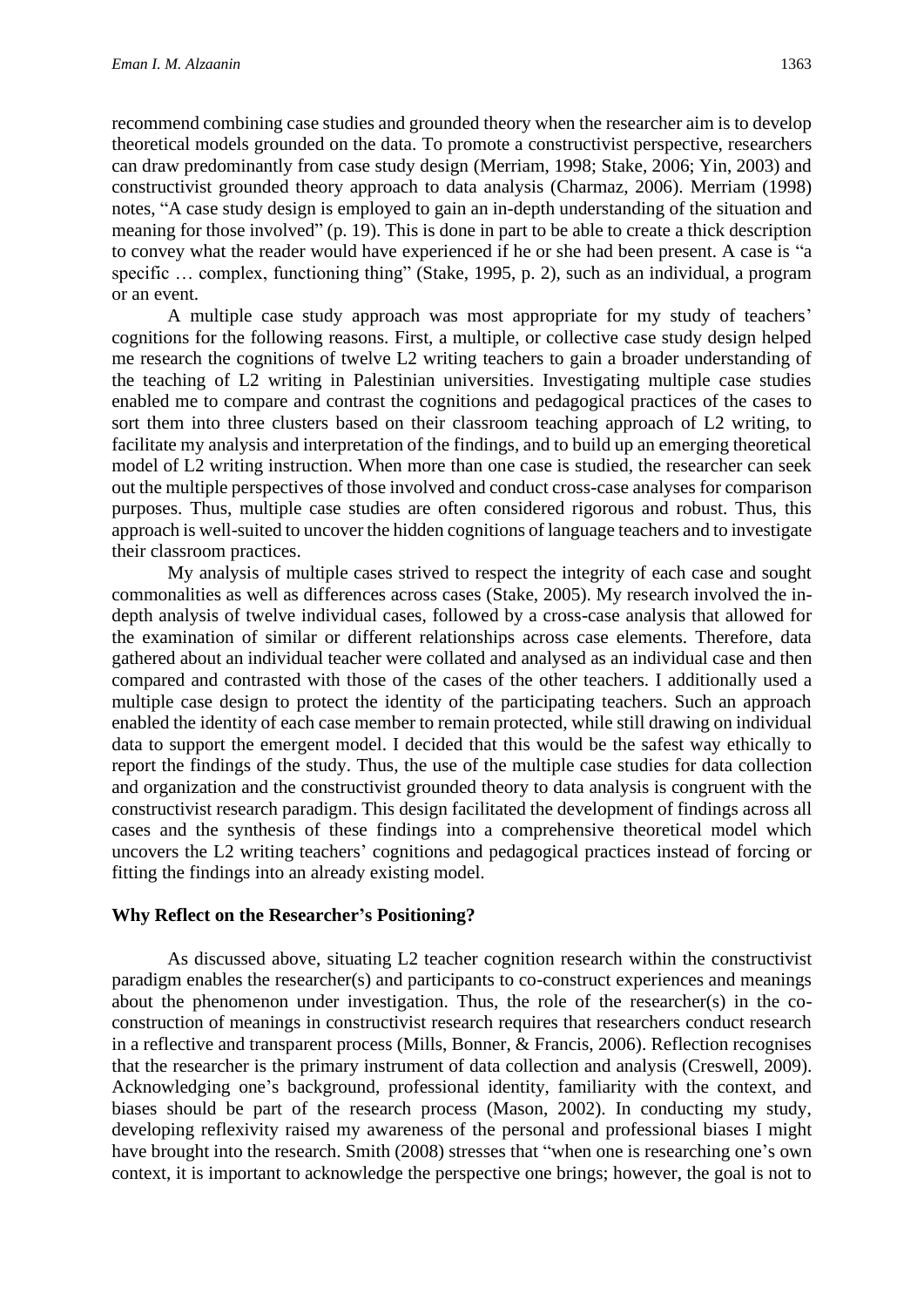overcome or change this perspective, but later make known how it has affected the research" (p. 18). I am an L2 writer myself, and an L2 writing teacher. These experiences may have caused bias in my worldview of the L2 writing learning and teaching. Therefore, I needed to begin the study by practicing reflexivity about writing teachers' cognitions; I needed to reflect on how my own cognitions, feelings and beliefs might influence the data I collect, analyse and interpret. Reporting my assumptions and experiences through writing reflective and analytical memos assisted me in achieving transparency (Mills, Bonner, & Francis, 2006) and ensured that the findings were based on the data and not on my own beliefs and perceptions. Furthermore, I realize that my teacher role in one of the research sites gave me an insider's perspective during the research process. My insider's perspective actually strengthened my views; my contribution to the research setting was worthwhile and positive (Creswell, 2009). In this regard, my insider status has allowed for prolonged exposure and insider knowledge of the context. Such a prolonged exposure to the research participants and site enabled better understanding and representation of multiple influences. My understanding of the research setting enriched my attentiveness, knowledge, and sensitivity to various challenges and issues faced by L2 writing teachers at the university setting. Throughout the research process, I developed good relationships with the participants while retaining my credibility as a researcher.

#### **Methods**

When researching L<sub>2</sub> teacher cognition, it is important to decide on the most appropriate method of gathering relevant and useful data that can answer the main research questions and that align with the chosen research paradigm and its associated methodologies.

#### **How Are Teacher Participants Selected?**

Prior to participants' recruitment, ethical approval from the relevant Research Ethics Board to conduct the research should be obtained. A purposive sampling strategy is necessary to identify teachers to participate in studies of teacher cognition. Researchers need to decide on the characteristics of the cases which will provide rich data to answer the research questions. Creswell (2009) emphasizes that the sampling should be underpinned by clear criteria and rationales for these criteria. The purposive sampling in my study was based on three criteria: English as a Foreign Language (EFL) Palestinian writing teachers who have been teaching for one year at least in the research sites; those who are employed full time; and those who got their master's and doctoral degrees from an English-speaking country. In the research sites, teachers have to hold a master's degree at minimum in order to teach language skills courses for EFL major students. EFL teachers who had the opportunity to study in English-speaking countries were likely to improve their own English proficiency levels and to have been exposed to academic writing practices and/or to L2 writing research, and thus to provide rich data to answer the research questions about teaching EFL writing in the Palestinian universities. I sought to identify informants from two universities in Palestine "based on their ability to contribute to an evolving theory" (Creswell, 2007, p. 125). As I had worked in the first research site (University A) for six years and have had a colleague teaching English in the second research site (University B), gaining access was not difficult.

I explained the aim and the procedures of the study to the Heads of the English Department in University A and University B and permission was given to me to carry out the research. Each Head provided me with a list of the writing teachers who met the selection criteria and their contact details. They welcomed the study as it might help them become more aware of the EFL writing teachers' cognitions, expectations and needs and thus provide useful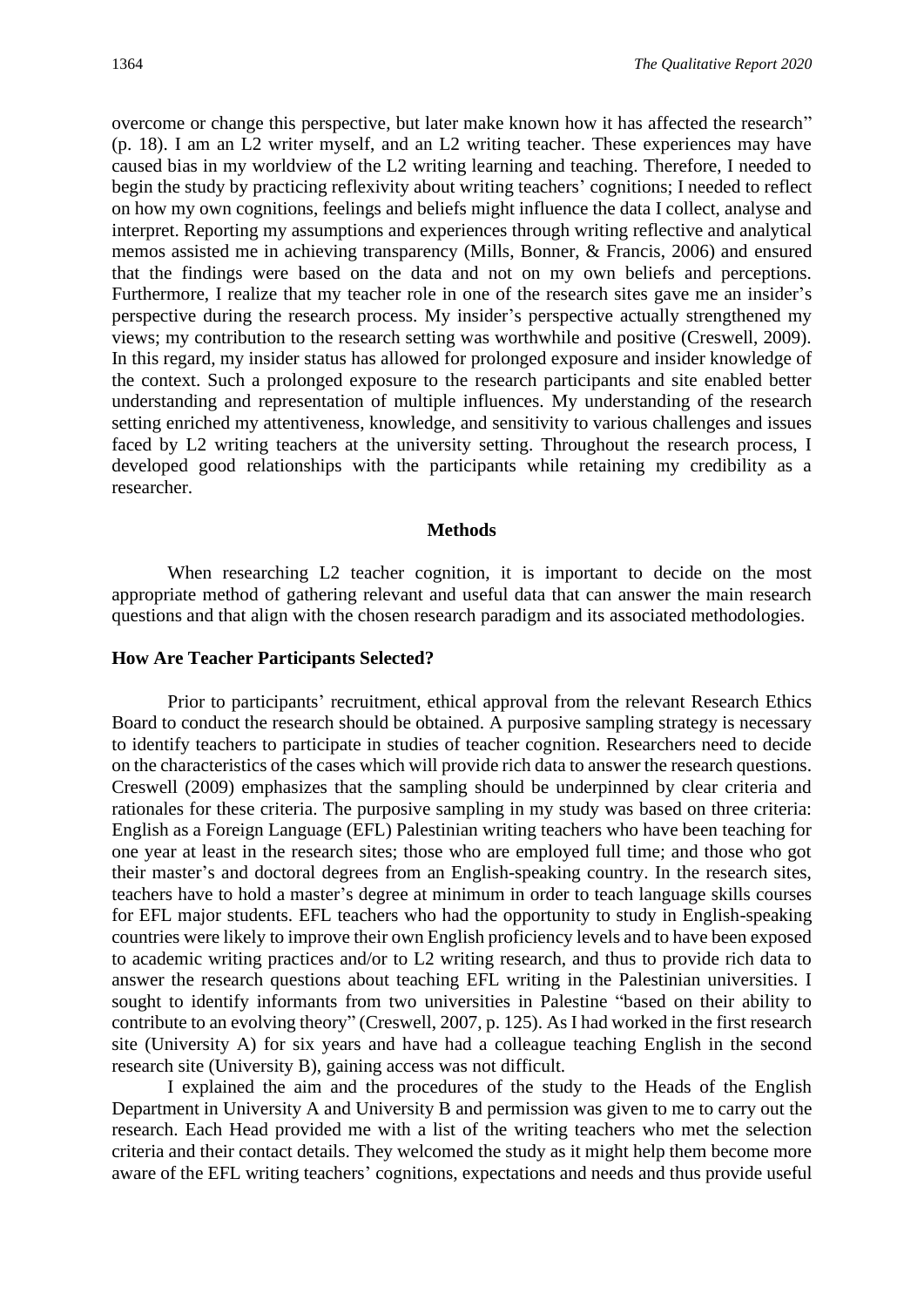input to improve L2 writing instruction. As soon as access was gained, I sent an email to the instructors. In the email, I described the focus, objectives, procedures, benefits and significance of the research, and I sought their voluntary participation through a response to that email. Twelve teachers who made up the twelve cases in my study expressed their willingness and interest to participate. Seven out of the twelve teachers were teaching in the first semester, and the other five teachers taught in the second semester.

Then, I contacted the teachers by phone to schedule up individual appointments with each teacher to meet and explain the nature of the research and what was required from them during the study. After a verbal explanation in Arabic, participants were given the information sheet and a written consent form and briefed on the data collection methods, benefits of participating in the study, confidentiality and assurance of no risk. A written consent form was also provided in which they were assured that only I and my Ph.D. supervisors would have access to the data and that they would be given pseudonyms in order to preserve their anonymity. Moreover, I told them that participation was voluntary, and they were free to withdraw from the study at any time. My meeting with each participant lasted approximately an hour. We also talked about my experience studying in New Zealand. I believe that by providing detailed information about the study and myself, I gained their trust and built a good rapport with them to facilitate my collection of rich data and to enhance the co-construction of meanings and interpretations.

#### **How are Data Collected in Teacher Cognition Research?**

As is consistent with Stakes' (2005) constructivist approach to case study design, research inlanguage teacher cognition can employ the most common types of data collection for qualitative case studies: interviewing, classroom observation, and document analysis (Creswell, 2009; Yin, 2011). Interpretive researchers emphasize understanding of the world through first-hand experience, truthful reporting and quotations of actual conversation form insider's perspectives (Merriam, 1998). I employed these data gathering methods because they are more likely to enable rich and detailed, or thick descriptions of the teaching of EFL writing and the role of cognition and contextual factors in shaping the pedagogical practices. These methods had the potential to encourage participants to speak freely about their L2 writing teaching experience.

#### *Teacher Interviews*

When conducting interviews from a constructivist perspective, researchers need to be flexible in order to co-construct knowledge and interpretations with their interviewees. Interviews are the best means to access the minds of research participants so that their knowledge values, preferences, attitudes and beliefs could be reflected (Cohen et al., 2007). Charmaz (2006) comments that "the in-depth nature of intensive interviews fosters eliciting each participant's interpretation of his or her experience" (p. 25). For this study, I conducted one-to-one interviews in English with twelve EFL writing teachers in the research sites. Teachers were asked whether they preferred to be interviewed in English or Arabic; all of them chose English. The semi-structured interviews were guided by a list of broad open-ended questions (reproduced as Appendix A), which focused on each participant's cognition about L2 writing teaching and their reported classroom practices in the writing classroom. Each individual interview was audio-recorded by an MP3 device and transcribed, then provided to the participant for an accuracy check as a means of member checking. Flexibility was built into the interview process to enable me as the researcher to seek further clarification of issues from the participants depending on the progress of the interviews. All person-to-person interviews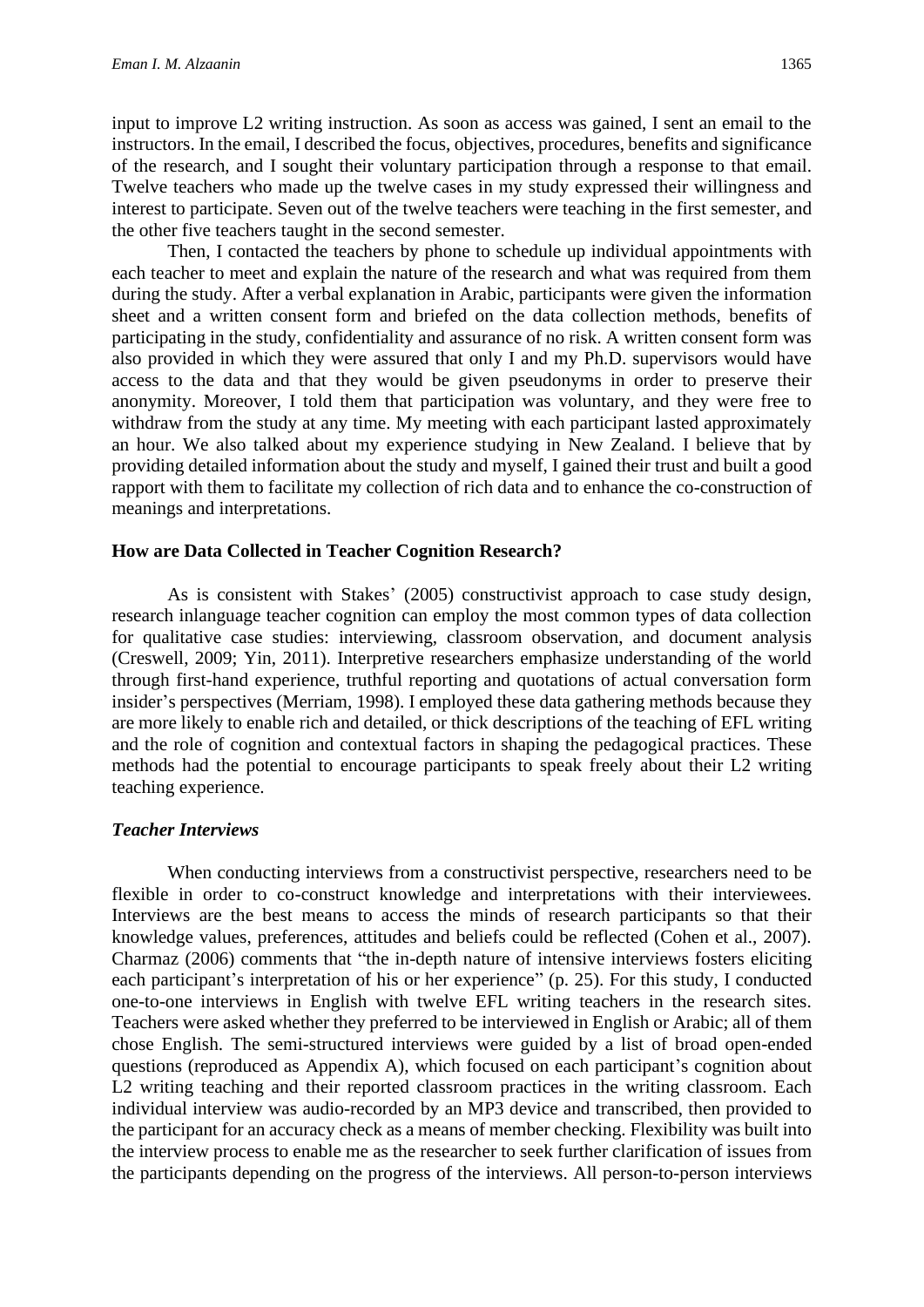were scheduled at a time convenient for the participants and were conducted in their offices in the university.

#### *Non-Participant Observation*

Another primary source of data which enriched and complemented the interview data was non-participant observations. According to Cohen et al. (2007), non-participant observations are advantageous because the researcher is less influenced by the group and the data are more objective because the researcher is less invested in the observed phenomenon and is less likely to overstate what is observed. The purpose of observation in my research was not to assess the teaching. Rather, observing the teachers in action enabled me to evaluate the extent to which the teachers' cognitions and reported practices corresponded to their actions in the classroom. It was also a form of data triangulation, particularly because key observations made were discussed with the teachers in the stimulated recall interviews as a means to validate the observations. Data triangulation via using a variety of data collection methods and sources enhanced the quality and trustworthiness of my L2 teacher cognition research when checking the emerging findings against various data sources and perspectives. The main advantage of using observation is that it allows direct collection of data in the natural setting. Cohen et al. (2007) noted that observational data are attractive as they afford the researcher the opportunity to gather "live" data from live situations. The observation technique also enables the researcher to acquire data which cannot be obtained with other techniques and to verify the validity of participants' reported responses (Bryman, 2004) and to cross-check issues under study as well as to capture data that can otherwise not be collected through interviews (Creswell, 2009).

I conducted two classroom observations for each teacher. The duration of every class ranged from fifty minutes to an hour. I asked each teacher participant to choose two consecutive classes to be observed to avoid potential lack of coherence when analyzing the data. During the observations, I maintained detailed written descriptions of the teacher's classroom practices when teaching writing. The observation notes of these lessons then formed a starting point for the post-lesson interview; the purpose was not so much for analyzing the particular lesson as for looking at the writing teachers' teaching practices and the underlying beliefs behind such practices and the contextual factors affecting their teaching.

### *Stimulated Recall Interview*

Apart from observations and interviews, stimulated recall interviews are also appropriate tools to collect data for teacher cognition research situated within constructivist paradigm. Stimulated recall interviews enable the researcher to construct a conception and an understanding about the classroom practices together with the interviewee. Henderson and Tallman (2006) rightly recognize that stimulated recall interviews are a reliable tool to collect data about the thoughts participants had during performing specific tasks, especially when the interviews are conducted within 48 hours of the observation. The main aim of stimulated recall interviews is to help the teacher recalls his/her thought strategies and reflect on what was happening during his/her teaching (Borg, 2006). After observing each of the two classes for each teacher, I arranged a time during the same day or on the following day and got him/her to recall the actual thoughts during teaching and the cognitions behind her/his practices as well as the problems he/she encountered when teaching that lesson. I used the notes taken during the observation as the stimulus for the stimulated recall interview. I invited each teacher to talk about what s/he had done during the lesson and why (Woods, 1996, p. 28) in order to investigate the interplay between the teachers' cognitions and practices. Discussion did not focus solely on the lesson content itself; rather, the lesson was used as a starting point for wider-ranging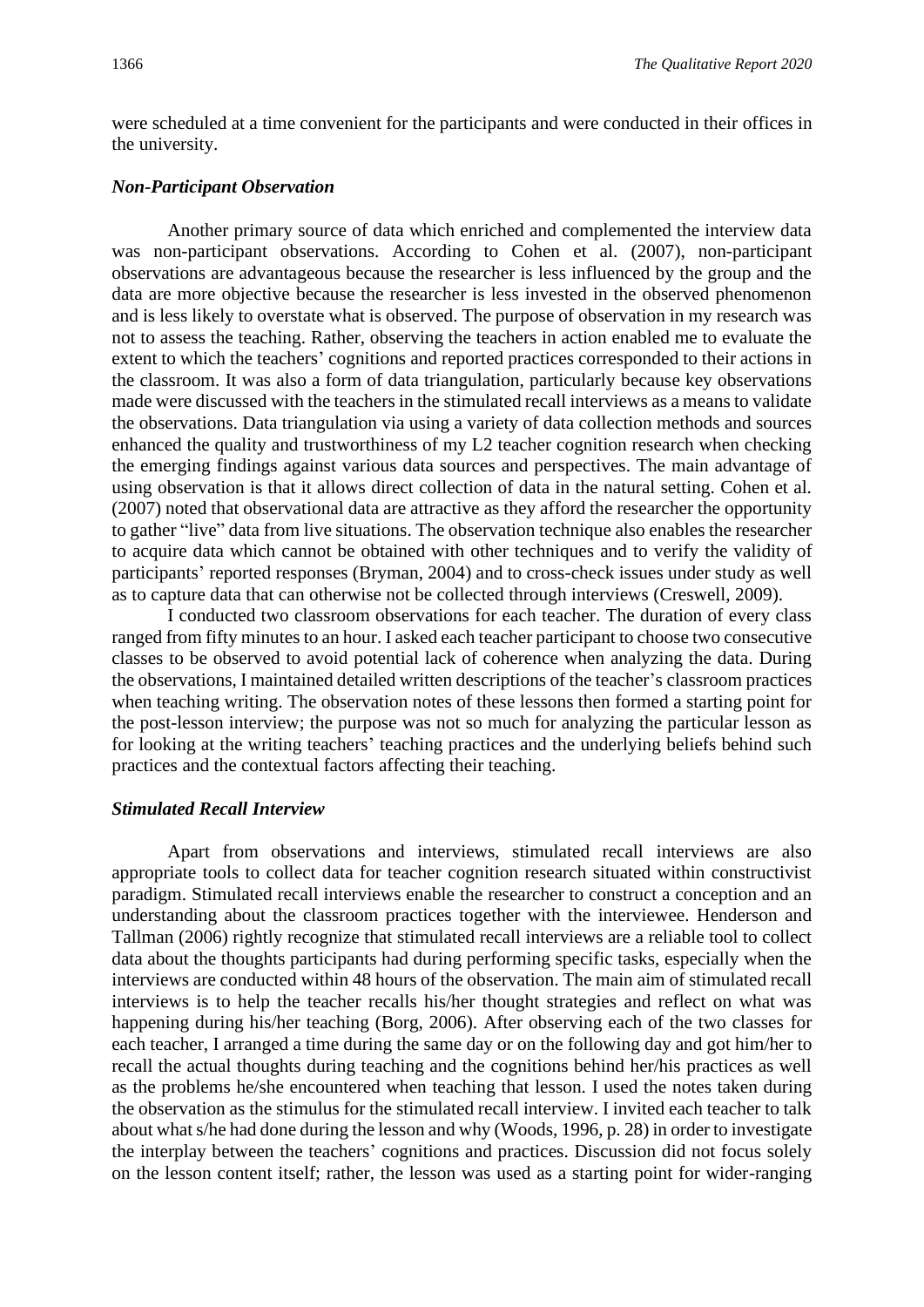conversation which was recorded on MP3 device. The transcripts were then provided to each individual and the teachers were asked to verify accuracy and make comments on any points they felt were pertinent. This supported the reliability of the data.

#### *Document Analysis*

Analysis of documents is another useful tool to provide a rich source of information to complement the data collected through interviews, stimulated recalls, and observations. Obtaining data from a variety of sources and perspectives can strengthen the robustness of the research findings. In case study design, Yin (2011) states that documents can "yield invaluable data about things not directly observable" (p. 147). Merriam (1998) also comments that data obtained from analyzing documents can inform research by enhancing the credibility of the research findings and interpretations.

In my study of teacher cognition, a writing course description and a sample writing test were collected and analyzed from each participant for any evidence of teachers' cognitions and actual practices in the writing classroom. I also sought to triangulate my findings of the analyzed documents with those resulting from the interviews and the observations. Weiss (1998) noted that documents are "a good place to search for answers as they provide a useful check on information gathered in an interview" (p. 260).

NVivo 9 is one of the qualitative data analysis software programs that can be used for data management. In my research, all interviews were recorded, transcribed, reviewed for accuracy and entered into NVivo 9, as were field notes from observations, and reflective memos. Electronic copies of course documents were also stored in NVivo 9.

#### **Data Analysis**

In this section, I describe how the constructivist grounded theory can guide data analysis process through phases of coding, the constant comparison method, category extraction, memo writing, diagramming and memo sorting. Using this method has the potential to strengthen the analysis process while maintaining the participants' voices. Charmaz (2006) states that researchers can use grounded theory techniques with varied forms of data collection and within different qualitative traditions. Case study design promotes the collection of rich data from multiple sources and the constructivist grounded theory approaches to data analysis enable researchers to generate theoretical models from within the data. A theory grounded in the data provides a better explanation than a theory borrowed "off the shelf," because it fits the situation, actually works in practice, is sensitive to individuals in a setting and may represent all of the complexities actually found in the process (Charmaz, 2006, p. 423).

#### *Three Stages of Data Analysis*

A constructivist grounded theory to data analysis occurs in three stages as detailed below. The first stage involves the independent, in-depth analysis of each case; the second stage focuses on the clustering of similar cases. The clustered cases are cross analyzed and interpreted in the third stage. I will describe these stages based on my experience doing my own research:

Stages 1 and 2: Individual and Clustered Case Descriptions. In my multiple case study research, the first data analysis stage involved the independent, in-depth analysis of each case; the second stage focused on the clustering of similar cases. As soon as I finished conducting the first interview with my first participant, I transcribed the interview data. Corbin and Strauss (2008) stress that the process of data coding should start after the first interview is completed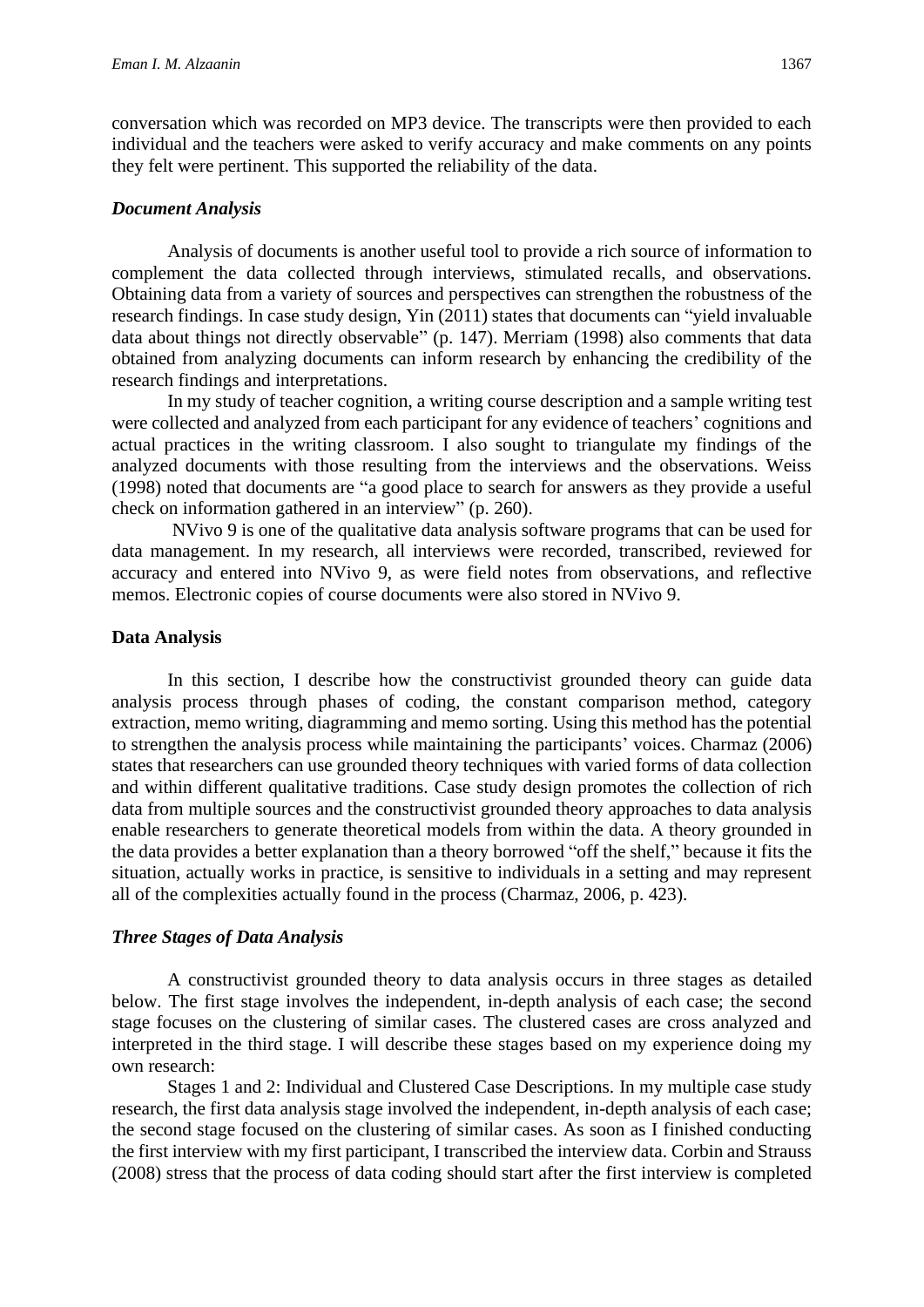because further data collection and analysis will be based on the first data. The first step of analysis was coding the data. Charmaz (2006) states that coding consists of three phases: initial coding, focused coding, and theoretical coding. When combined, these three stages of coding move the analysis from the "ground" to a higher, abstract theoretical level.

**Initial Coding.** Line-by-line initial coding is the first step. Initial coding is essential, as it represents the first step towards interpreting the data. It is recommended to use gerund forms when coding because coding with gerunds "helps to define what is happening in a fragment of data" and to "see implicit processes, to make connections between codes and to keep their analyses active and emergent" (Charmaz, 2008, p. 164). For each case, I coded the teacher's interview data, the notes from the two classroom observations, the teacher's two stimulated recall interviews, and the data from the course description and the sample test. At this initial stage of coding, Charmaz (2006) suggests searching for implicit assumptions, illuminating actions and meanings, comparing data with data and identifying gaps in the data. As part of initial coding, in-vivo codes may be generated. These are "codes of participants' special terms" and are a means to preserve participants' views and actions in the coding itself (Charmaz, 2006, p. 55).

The process of initial coding in my research produced over 1000 codes. The very large number of initial codes made me realize the complexity of coding and interpreting data. Some of these codes contained just a single segment of data while others contained multiple segments. The greater the number of references within a single code is, the greater the density of that code would be. While the density of a code is not a necessarily an indication of its importance to the research objective, dense codes may highlight ideas, actions, or processes which are frequent in the data. Examples of initial codes and the segments of data which each represents are shown in Table 1:

| Table 1. Examples of Initial Coding |  |  |
|-------------------------------------|--|--|
|-------------------------------------|--|--|

| Original Transcript                                                                                                                                                                                                                                                                                                                                     | <b>Initial Codes</b>                                                                           |
|---------------------------------------------------------------------------------------------------------------------------------------------------------------------------------------------------------------------------------------------------------------------------------------------------------------------------------------------------------|------------------------------------------------------------------------------------------------|
| "I will follow them-up and give them feedback. Feedback is the<br>most important thing" (P4, Int.3).                                                                                                                                                                                                                                                    | Giving feedback on<br>students' writing is<br>essential.                                       |
| "Classes will primarily focus on editing texts for organizational,<br>stylistic and grammatical problems such as 'verb tense<br>consistency, sentence structure and punctuation, word choice,<br>collocation, writer's voice, etc.' Various writing activities will<br>be geared towards avoiding errors in those areas." (P5's course<br>description). | Prioritizing teaching<br>grammatical forms                                                     |
| "They do not know how to specify themselves; they just speak<br>in Arabic, they give me topic sentences in Arabic in a right way,<br>but when they want to express themselves in English, they do<br>not know how."                                                                                                                                     | <b>Teaching linguistically</b><br>low-level students                                           |
| Also as I mentioned before, some students do not make effort,<br>some students do not change as they come as they go. (P4, Int1)<br>"The first moment I come inside, I need to know what their<br>schools do for them, how they destroyed their minds and<br>fossilized their brains." $(P1, Int.1)$                                                    | Teaching unmotivated<br>students<br>Traditional national<br>educational system as a<br>barrier |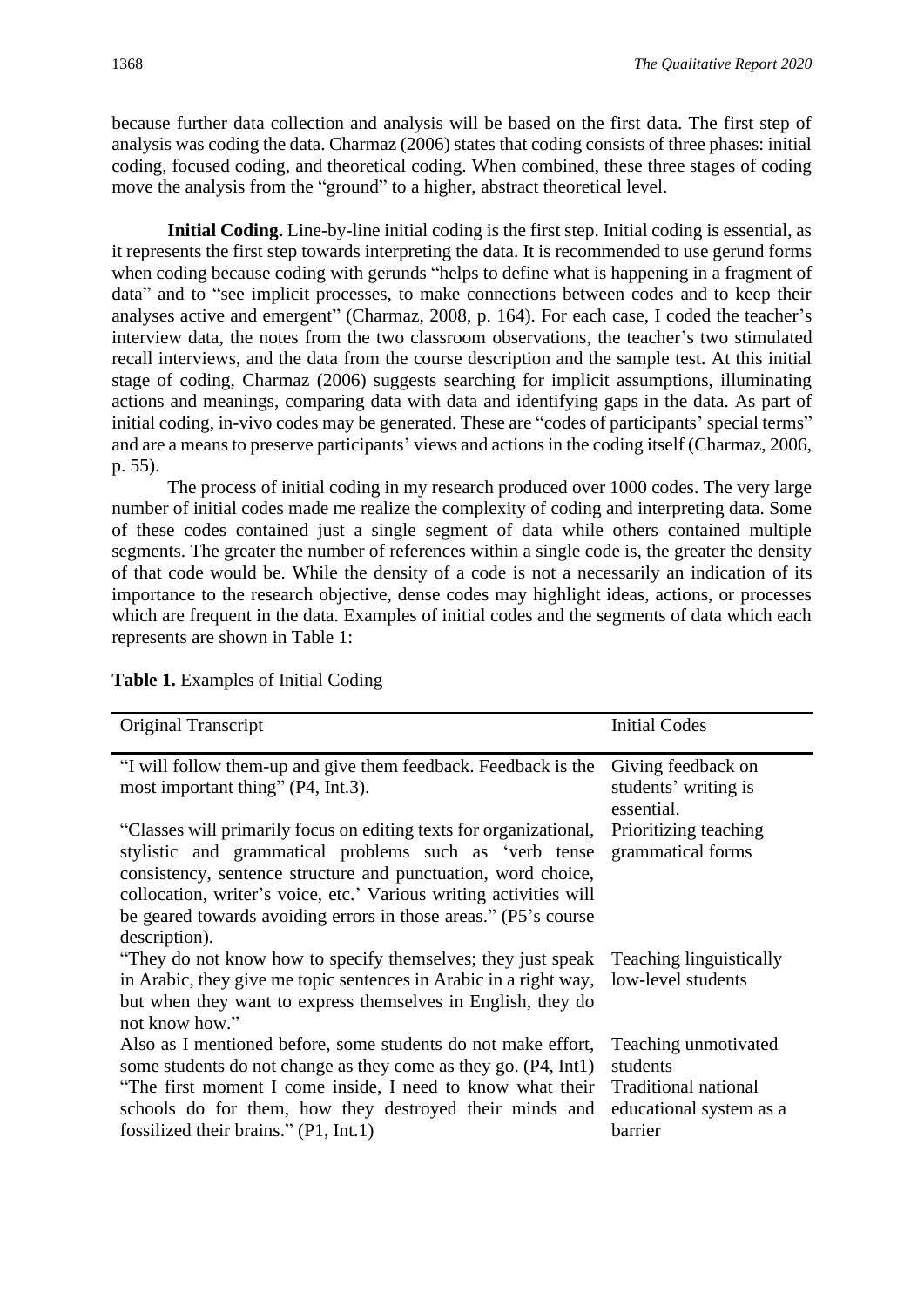**Focused Coding. F**ocused coding activities aim to classify the most significant and frequent earlier codes under broader conceptual categories to facilitate theoretical development. Focused or selective coding can be utilized after a researcher establishes the most frequent and significant initial codes. Charmaz (2006) explains, "Focused coding means using the most significant and/or frequent earlier codes to sift through large amounts of data. Focused coding requires decisions about which initial codes make the most analytic sense to categorize your data incisively and completely" (p. 57). Analytic categories that enhance the theoretical development result from comparing and contrasting the data. Focused coding therefore generates analytic categories, which act as abstract umbrella concepts encompassing multiple initial codes. In my research of teacher cognition, I analyzed the lists of initial codes and identified higher categories into which initial codes could fit. Here is an example of the emergence of a category from Initial Coding.



*Figure 1*. Example of the emergence of a category

The process of categorization was challenging to me. I was aware not to force the data into certain categories because forcing these codes into existing categories will distort the overall quality of the analysis. As Creswell (2007) indicates, not all coded data will be used in the theoretical development. Certain codes will simply not fit into the emerging conceptual categories. Creswell recommends filtering and grouping the data into 25-30 categories, which are then further distilled into 5 or 6 main categories. Throughout this process, I revisited the initial codes and checked if the categories I had assigned them were appropriate and representative. Therefore, many new categories were created, others removed, and others merged or changed, so that all relevant initial codes fitted well. Overall, the process of focused coding, which produced conceptual categories to compress the existing and emerging initial codes, produced 21 categories. In this way, focused coding deepens the analysis process of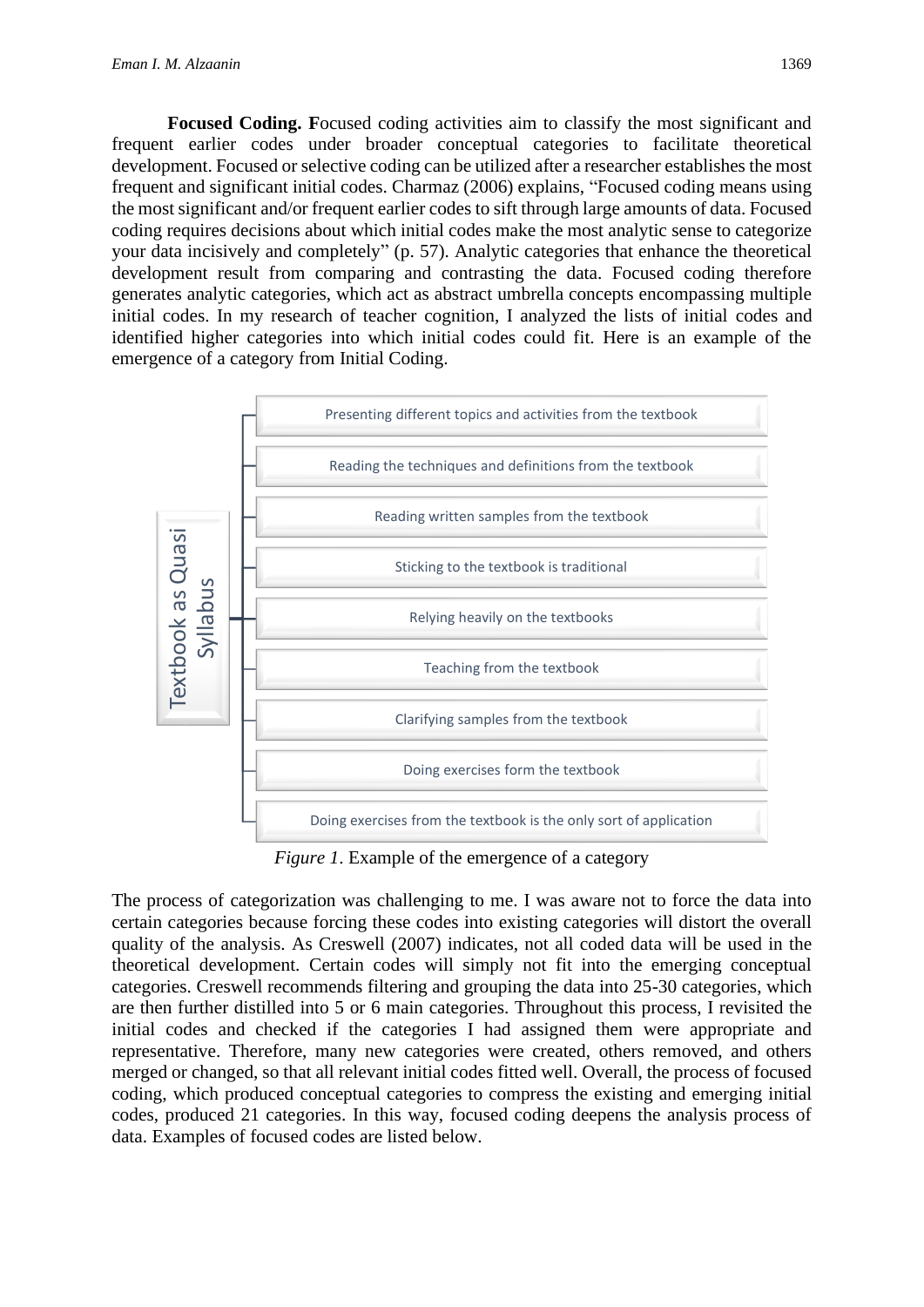- Focusing on teaching grammar and mechanics
- Focusing on teaching paragraph and essay structures
- Lack of integrating writing with other skills
- Students' lack of knowledge about the world
- The physical organisation of the classroom
- The low proficiency level of the student
- Main focus when teaching academic writing
- Problematic course plans
- Sources of teachers' beliefs and practices
- Participants' conceptualisations of writing
- Prior Experience of the student
- Teachers' attitudes towards teaching writing
- The impact of prior learning experience
- The role of the writing teacher
- Students' negative attitudes towards learning writing
- Lack of facilities in the classroom

**Theoretical Coding.** The next coding stage was to decide how the conceptual categories emerging from focused codes are related to each other. This can be done using theoretical coding. Theoretical coding takes the analysis towards a more abstract, theoretical level. Theoretical coding aims at exploring relationships between the conceptual categories that have emerged during focused coding and synthesizing them into more abstract, core categories. Core categories are fundamental to elucidating the nature of the phenomenon under investigation from the researcher's perspective. When doing coding, the researcher is occasionally struck by emergent theories, theoretical formulations and ideas about data. These revelations should be documented and are referred to as theoretical memos. During the process of building the emerging model in my research, I strived to recognize core categories that I felt where central to understanding the phenomenon of teaching EFL writing from Palestinian university teachers' perspective. Combined, these core categories included the categories generated during focused coding and expose links between them.

In my study, the following seven core categories were generated:

- 1. Pedagogical practices
- 2. Teachers' cognitions about teaching and learning EFL writing
- 3. Sources of Cognitions and practices
- 4. The nature of students
- 5. The classroom context
- 6. The institutional context.
- 7. Broader national educational context

The main challenge of theoretical coding was to create broad, solid concepts that might be synthesized in a theoretical model representing EFL writing instruction in Palestinian universities.

**Memo Writing**. A key aspect of grounded theory to data analysis is memo writing which assists in "capturing ideas in process and in progress" (Charmaz, 2008). Memos are "informal analytical notes" which the researcher produces during the research process (Charmaz, 2006, p. 72). Memo writing "constitutes a crucial method in grounded theory because it prompts you to analyze your data and codes early in the research process" (Charmaz,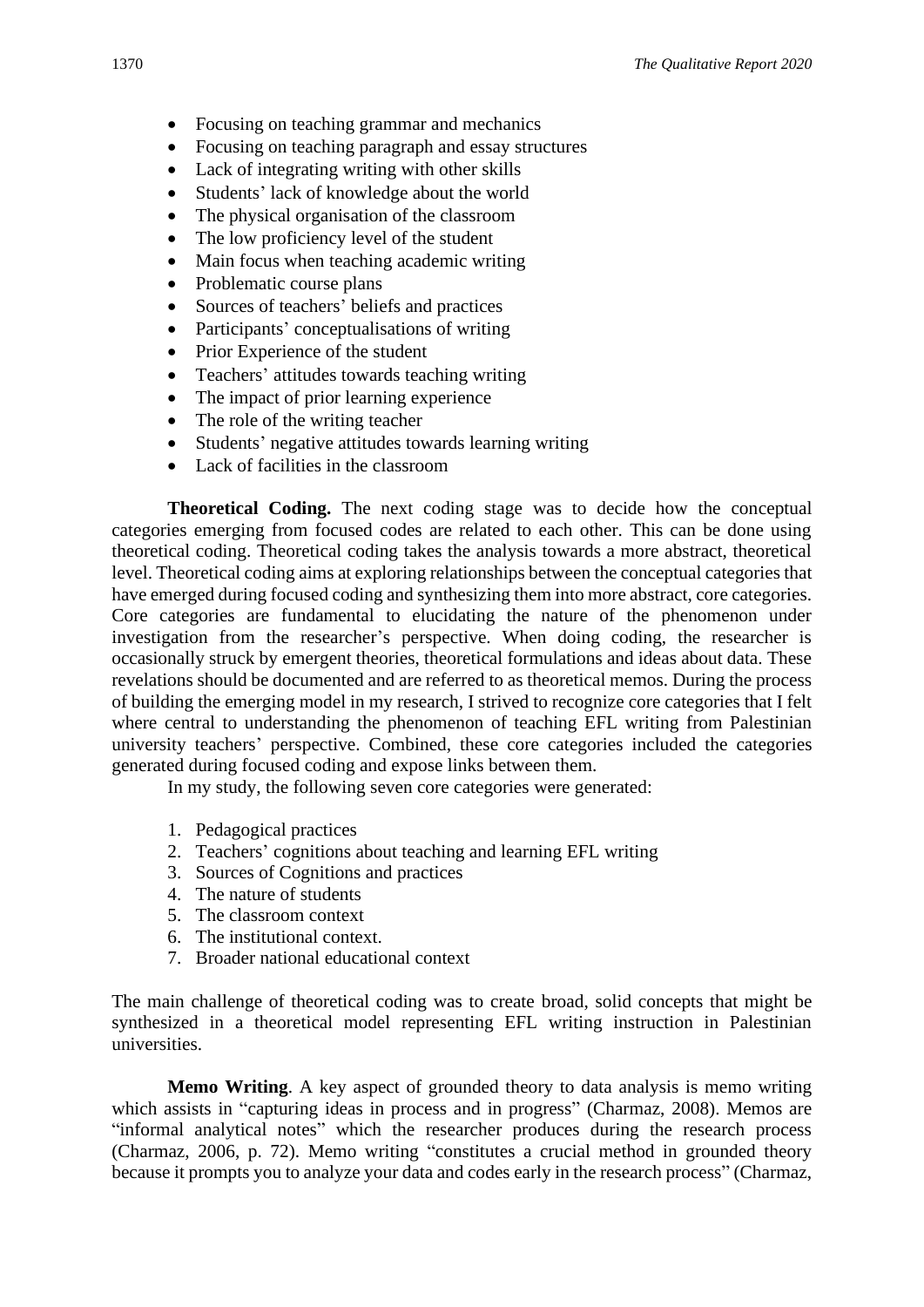2006, p. 72). Writing many memos during the research process can keep the researcher involved and assist in deriving theoretical categories. I wrote memos during data collection and data analysis stages. During data collection, I wrote memos after I conducted the interviews to record key ideas and potential questions for follow-up, as well as emerging issues that required further exploration. During data analysis, memo-writing facilitated the reconstruction of data in new ways, making connections between categories and sub-categories. Writing memos helped me to express my thoughts and the relationships among the different categories that I identified during the data analysis. The process of initial coding produced many independent memos detailing my emerging thoughts on the nature of the phenomenon. During focused and theoretical coding, my memos were more organized and informative and assisted me to explore relations, gaps, and contradictions between codes and categories, to find questions for future interviews, to construct my model from the abstract concepts, and thus complete my research. Writing memos also facilitated my writing of individual case reports. It is through memos that I was able to record my thoughts, capture the connections I made and directed my research process. An example of a memo on the impact of teachers' practices on their students' learning is provided below.

The way the teacher uses textbook is very important. For example, for writing 2, the teacher said the exam is from the book, so the students' only concern was to do all exercises even without understanding the material. Because the teacher did not do enough practice with students, students asked for help from students in higher levels to do the exercises and just memorized the answer without understanding. This practice by students is stimulated by the teacher's way in using the textbook. This means that students are unable to handle topics that were not covered in the book. This raises an important question of whether Palestinian teachers of writing teach strategies/ skills that enable students to deal with several topics or do they just focus on certain material in the book to be memorized for the exam?

Much of the memo writing was concerned with making comparisons between codes and categories by employing the constant comparison method (Charmaz, 2006).

Diagramming and Memo Sorting. Diagramming categories within and across cases can enhance the distilling of the main categories that make up emerging, grounded models which depict the interplay between L2 teachers' cognitions and pedagogical practices. In addition, the memos and summary diagrams of each individual case should be examined and compared to those of other cases, allowing further grouping of similar cognitions, practices, and perceptions through sorting.

Stage 3: Cross-Case Analysis. In the third stage of analysis, memos from key categories and individual case diagrams should be investigated across cases to determine shared and variant processes and to categorize individual cases into clusters based on similarities and differences in L2 teachers' cognitions and classroom practices. Thus, comparing the main categories across cases helps to explore how different cognitions, pedagogical practices and perceptions of contexts and processes varied across the participants. In my research, the crosscase analysis involved the grouping of the twelve cases into three clusters based on their instruction focus: Cluster A focused on teaching linguistic forms, Cluster B focused on teaching rhetorical patterns, and Cluster C focused on teaching writing as a process and a genre. Detailed reporting and discussion of the study's findings has been delineated in my doctoral thesis (Alzaanin, 2014). I synthesized the main categories emerging from the cross-cluster analysis in an evolving cognitive-ecological model (CEM) of teaching EFL writing. The term cognitive is used to signify the influence of teachers' cognitions on their teaching behaviors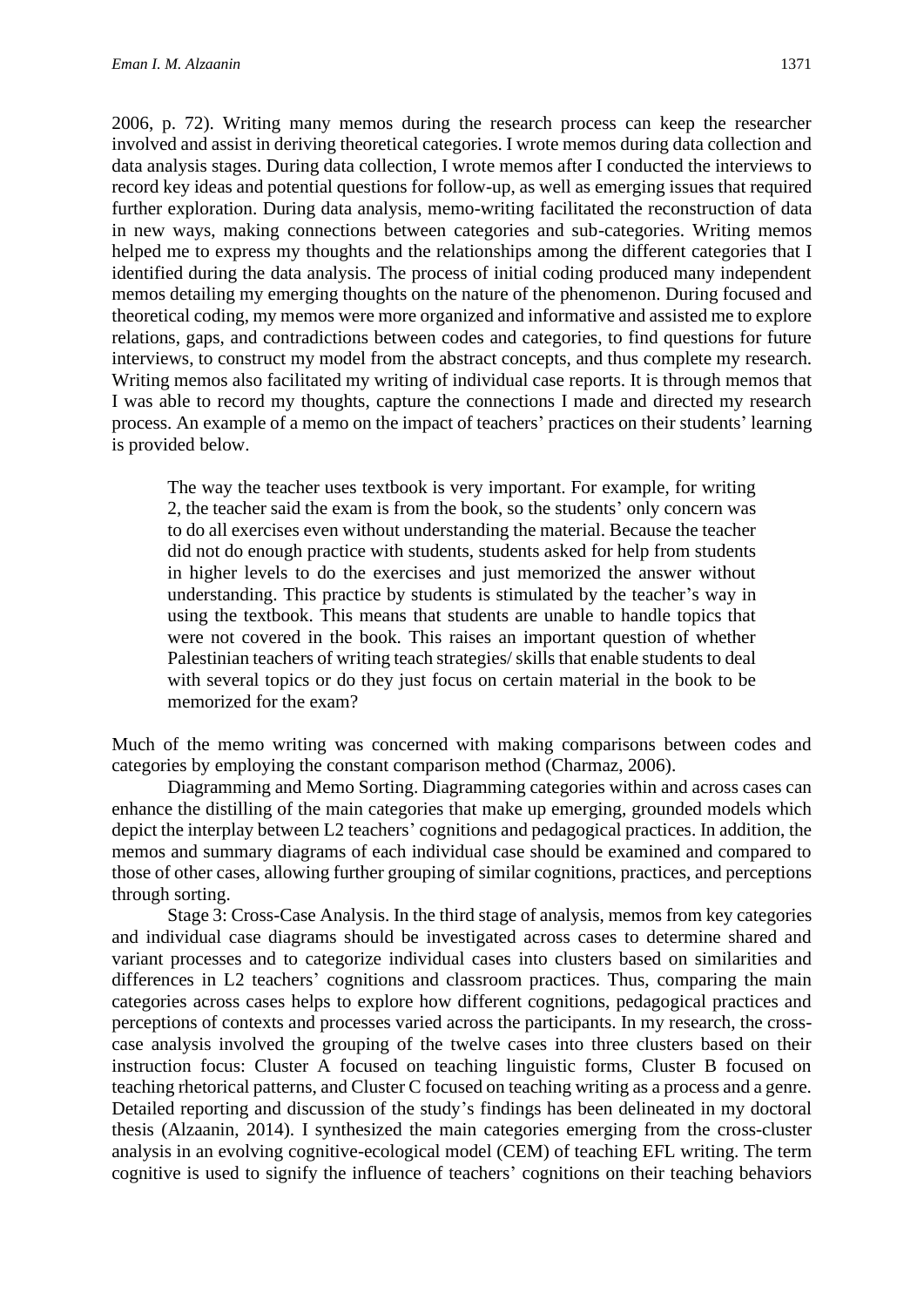and classroom practices. The term ecological is used to denote the nested contexts that shape teachers' cognitions and influence their teaching practices. The pictorial representation of the CEM is a rainbow-like figure of seven bands as shown in Figure 2



*Figure 2.* A cognitive-ecological model (CEM) of teaching EFL writing

At the core of the model are the teachers' instructional practices in the writing classroom. The other six bands can be thought of as filters to classroom practices that operate at different levels with a degree of overlap. The term filter is used to reflect the subtle impact of these factors on practice. The first filter is teachers' cognition, and it operates at the intrapersonal micro level of individual teachers. The intrapersonal level refers to the micro personal factors that influence the teachers' practices, such as their attitudes, pedagogical beliefs, conceptualizations and their perceptions of themselves as professionals. The classroom social environment, the third band, involves teacher-student interpersonal relationships and teachers' perceptions of their students' characteristics. This filter impacts on how teachers act on the classroom and orient their focus.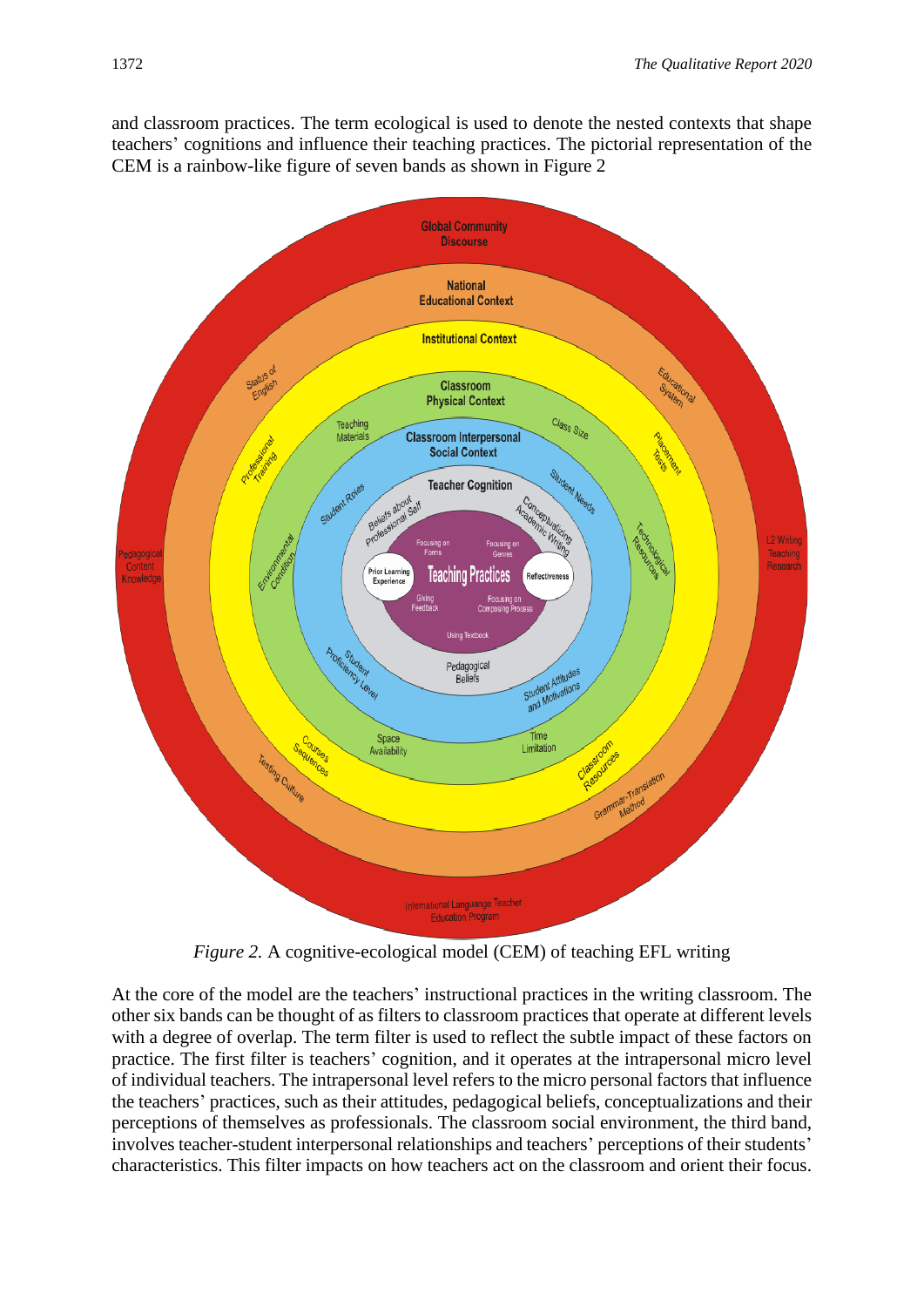The third filter to practice is the classroom physical environment. The teachers' perception of the classroom physical environment operates as a hindrance to the implementation of desired classroom practices. The classroom-related barriers were class size, space availability, environmental conditions, teaching materials, and classroom resources. The last three filters are the macro ecological factors. These macro ecological factors are the institutional context, national educational context, and global community discourse. The mediating positioning of the teacher cognition band between practices and the different contextual contexts may show that cognition determines the weight that teachers assign to different ecological constraints. This may explain why teachers working under the same conditions may exhibit different teaching practices.

#### **Discussion**

#### **What Criteria Might Evaluate the Trustworthiness of the Qualitative Research Design?**

It is crucial to maintain the trustworthiness of the research, and thus its findings. Lincoln and Guba (1985) suggest that the aim of trustworthiness in a qualitative inquiry is to support the argument that the inquiry's findings are "worth paying attention to" (p. 290). The trustworthiness criteria include the notions of credibility, transferability, dependability, and confirmability (Creswell, 2009).

Credibility assesses whether the research findings represent a "credible" conceptual interpretation of the data based on the participants' original data (Lincoln & Guba, 1985, p. 296). The credibility of the findings of a qualitative multiple-case study design can be enhanced through peer debriefing, prolonged engagement in the field, and data and method triangulation. Peer debriefing is the process of presenting analysis to a peer to explore meanings, interpretations, bias and inconsistencies (Lincoln & Guba, 1985). Peer debriefing was employed by presenting various parts of my data analysis to my supervisors. Prolonged engagement in the field was another means to seek credibility. I was onsite for data collection for each case for two weeks so that extensive data were collected from multiple sources. Data and method triangulation was the third technique to maintain credibility. A variety of data collection methods was used at each site. All those techniques have strengthened the credibility of the study.

Transferability is the degree to which the findings of an inquiry can apply or transfer beyond the boundaries of the study (Lincoln & Guba, 1985). In other words, it is the extent to which the findings from a study can be applied to other contexts. One strategy to enhance the transferability is to collect deep, thick, descriptions through using open-ended questions to elicit detailed, lengthy, and contextualized responses. Providing rich, thick description can allow readers to determine how closely their situations match and whether or not the findings of this study can be transferred to their local context. In my study, a detailed description of each cluster aimed to provide readers with adequate information to reflect on their situations and to compare and contrast the research context with theirs.

Dependability is described as the extent to which the research process is consistent over time. Dependability was achieved in my study of teacher cognition by repeating the same procedures of data collection and analysis across all cases. This was achieved by using interview prompts, observation protocols and documents analysis to cover the same major issues in each case. Reflexivity of the researcher as described previously strengthened the dependability of the study. I kept a field journal during data collection and memoed my reactions and emerging interpretations throughout data analysis. Another technique to enhance the dependability of my research was to carefully document each stage of the data collection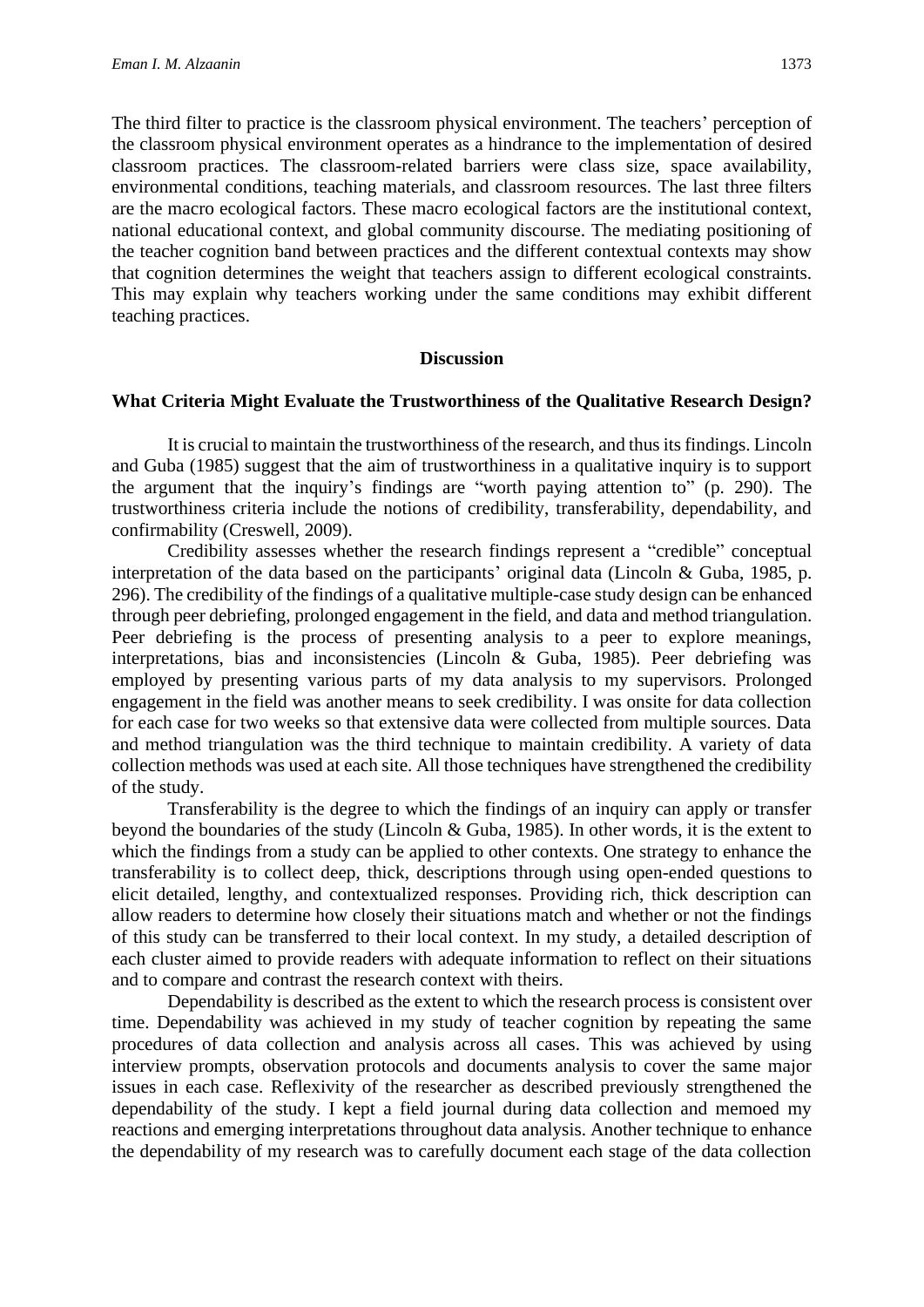and analysis process through field notes and memos in order to construct an audit trail of the research process available for review by my supervisors as necessary.

Confirmability refers to the degree to which research results can be verified, confirmed, and validated by others. It requires that the conclusions of a study be based on the participants' experiences and the data they provide rather than the researcher's intuition or own biases and agenda. Another strategy employed to enhance the confirmability of my study was keeping a reflexive journal through field notes and memos recording my personal feelings and insights that emerge throughout the course of conducting the study to ensure that the findings were based on the data and not my own beliefs and perceptions. Confirmability was also achieved by providing a clear audit trail, which would describe in detail how data were collected, how categories were derived, and how decisions were arrived at throughout the inquiry. Data were stored, coded and analyzed using NVivo 9. This allowed data to be easily traced through codes and categories to the original sources. Examples of data analysis and coding are presented in the text and interpretations are backed up with extensive quotes from the data.

#### **Conclusion**

In this article, I explained and illustrated why combining a qualitative, collective case study design and constructivist grounded theory to data analysis is an appropriate and valuable methodology to capture and analyze language teachers' cognition, experiences, pedagogical practices, and their perceptions of ecological contexts from the participants' perspectives. In doing so, this study provides a valuable contribution to the discussion of methods of data collection and analysis in the language teacher cognition research. The proposed design is robust, appropriate, rigorous, and credible and can provide theoretical and practical guidance to researchers undertaking similar L2 teacher cognition research.

#### **References**

- Alzaanin, E. I. (2014). *Investigating the pedagogical practices of EFL writing teachers in Palestinian universities: A cognitive-ecological perspective*. Unpublished PhD Dissertation, Victoria University of Wellington.
- Borg, S. (2003). Teacher cognition in language teaching: A review of research on what language teachers think, know, believe, and do. *Language Teaching, 36*(2), 81-109. doi: 10.1017/S0261444803001903.
- Borg, S. (2006). *Teacher cognition and language education: Research and practice*. London, UK: Continuum.
- Bryman, A. (2004). *Social research methods.* Oxford, UK: Oxford University Press.
- Charmaz, K. (2006). *Constructing grounded theory. A practical guide through qualitative analysis*. London, UK: Sage.
- Charmaz, K. (2008). Grounded theory as an emergent method. In S., Hesse-Biber & P. Leavy (Eds.), *The handbook of emergent methods* (pp. 155-170). New York, NY: Guilford.
- Cohen, L., Manion, L., & Morrison, K. (2007). *Research methods in education* (5<sup>th</sup> ed.). New York, NY: Routledge Falmer
- Corbin, J., & Strauss, A. (2008). *Basics of qualitative research* (3rd ed.). Thousand Oaks, CA: Sage.
- Creswell, J. (2007). *Qualitative inquiry and research design: Choosing among five traditions*  $(2<sup>nd</sup>$  ed.). Thousand Oaks, CA: Sage.
- Creswell, J. W. (2009). *Research design: Qualitative, quantitative and mixed methods approaches* (3rd ed.). Thousand Oaks, CA: Sage.
- Creswell, J., & Miller, D. L. (2000). Determining validity in qualitative inquiry. *Theory into*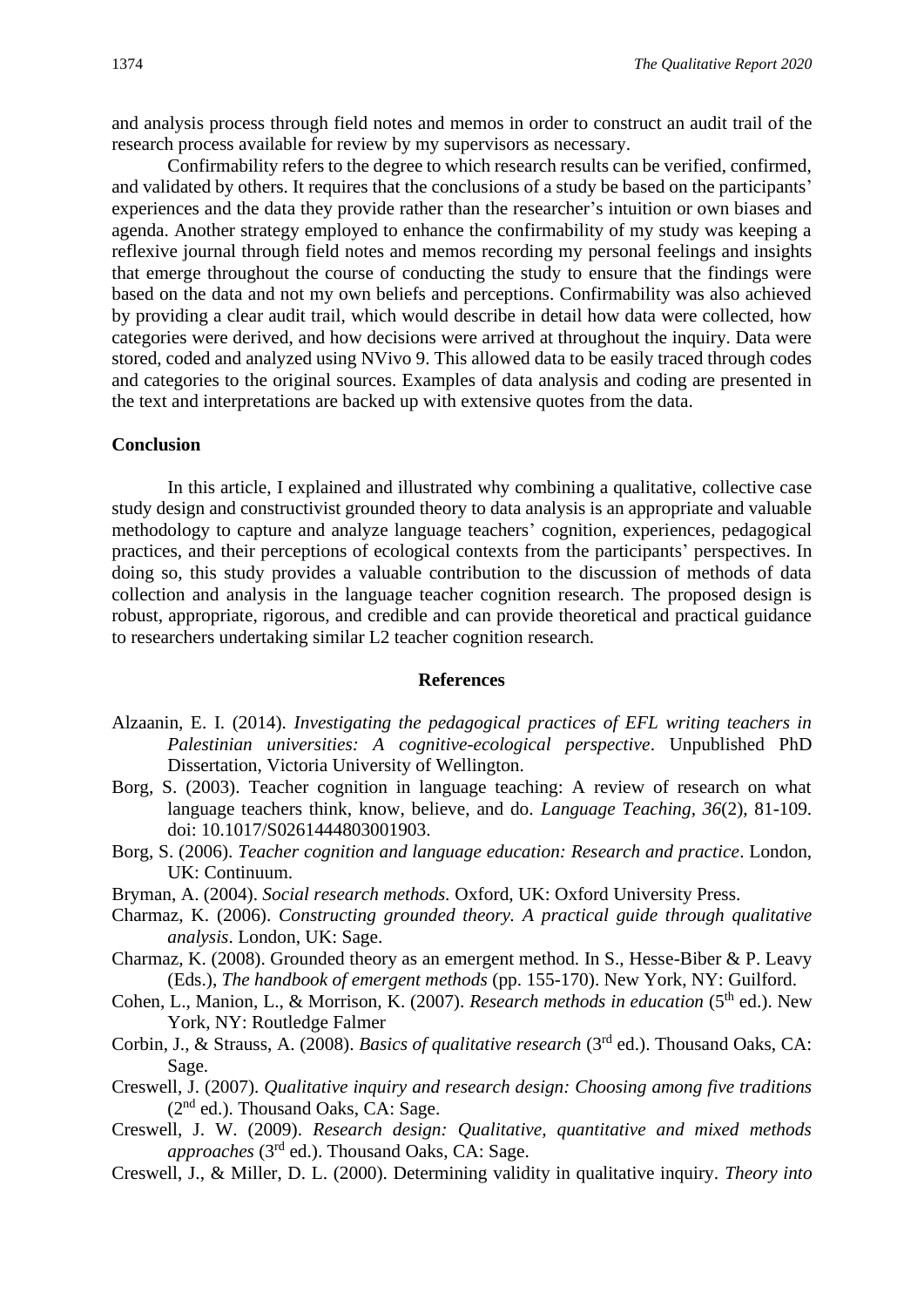*Practice*, *39*(3), 124-130. doi: 10.1207/s15430421tip3903\_2

- Flores, M. A. (2005). Mapping new teacher change: Findings from a two-year study. *Teacher Development, 9*(3), 389-412. doi: 10.1080/13664530500200261
- Hatch, J. A. (2002). *Doing qualitative research in educational settings*. Albany, NY: State University of New York.
- Henderson, L., & Tallman, J. (2006). *Stimulated recall and mental models: Tools for teaching and learning computer information literacy*. Lanham, MD: The Scarecrow Press, Inc.
- Johnson, K. E. (2006). The sociocultural turn and its challenges for second language teacher education. *TESOL Quarterly, 40* (1), 235-257. doi: 10.2307/40264518
- Lincoln, Y. & Guba, E. (1985). *Naturalistic inquiry.* Beverly Hills, CA: Sage Publication.
- Mason, J. (2002). *Researching your own practice: The discipline of noticing*. London, UK: Routledge.
- Merriam, S. B. (1998). *Qualitative research and case study application in education*. San Francisco, CA: Jossey-Bass.
- Mills, J., Bonner, A., & Francis, K. (2006). Adopting a constructivist approach to grounded theory: Implications for research design*. International Journal of Nursing Practice, 12(1), 8-13.*
- Phipps, S., & Borg, S. (2009). Exploring tensions between teachers' grammar teaching beliefs and practices. *System, 37*(3), 380-390. doi: 10.1016/j.system.2009.03.002
- Smith, L. (2008). Ethical principles in practice: Evidence from participatory action research. *Weaving Educational Practice, 9*, 16-21.<http://files.eric.ed.gov/fulltext/EJ908179.pdf>
- Stake, R. E. (1995). *The art of case study research*. Thousand Oaks, CA: Sage.
- Stake, R. E. (2005). Qualitative case studies. In N. K. Denzin & Y. S. Lincoln (Eds.), *The Sage handbook of qualitative research* (3rd ed., pp. 433-466). Thousand Oaks, CA: Sage.
- Stake, R. E. (2006). *Multiple case study analysis*. New York, NY: Guilford.
- Strauss, A. L. (1987). *Qualitative analysis for social scientists*. New York, NY: Cambridge University.
- Weiss, C. (1998). *Evaluation: Methods for studying programmes and policies*. Upper Saddle River, NJ: Prentice Hall.
- Woods, D. (1996). *Teacher cognition in language teaching: Beliefs, decision-making, and Classroom Practice*. New York, NY: Cambridge University Press.
- Yin, R. (2003). *Case study research: Design and methods* (3<sup>rd</sup> ed.). Thousand Oaks, CA: Sage.
- Yin, R. (2011). *Qualitative research: From start to finish*. New York, NY: Guilford.

# **Appendix A: Teachers' Interview Guide**

- 1. What would you say is the focus when you teach EFL writing? Please give examples.
- 2. What are the most important aspects of English writing / academic writing? Can you further explain what you mean by --------------------?
- 3. Could you please describe a typical routine for conducting your writing class?
- 4. What are the factors that constrain you from teaching in a way that you consider ideal? What are these barriers?
- 5. How would you characterise their influences? education, language learning experience, and work experience.
- 6. In your opinion, how should writing teachers teach English writing to Palestinian EFL university students? Why? Please explain in detail.
- 7. How do you think EFL students learn English Writing?
- 8. If at the end of the school term you were to overhear a student discussing